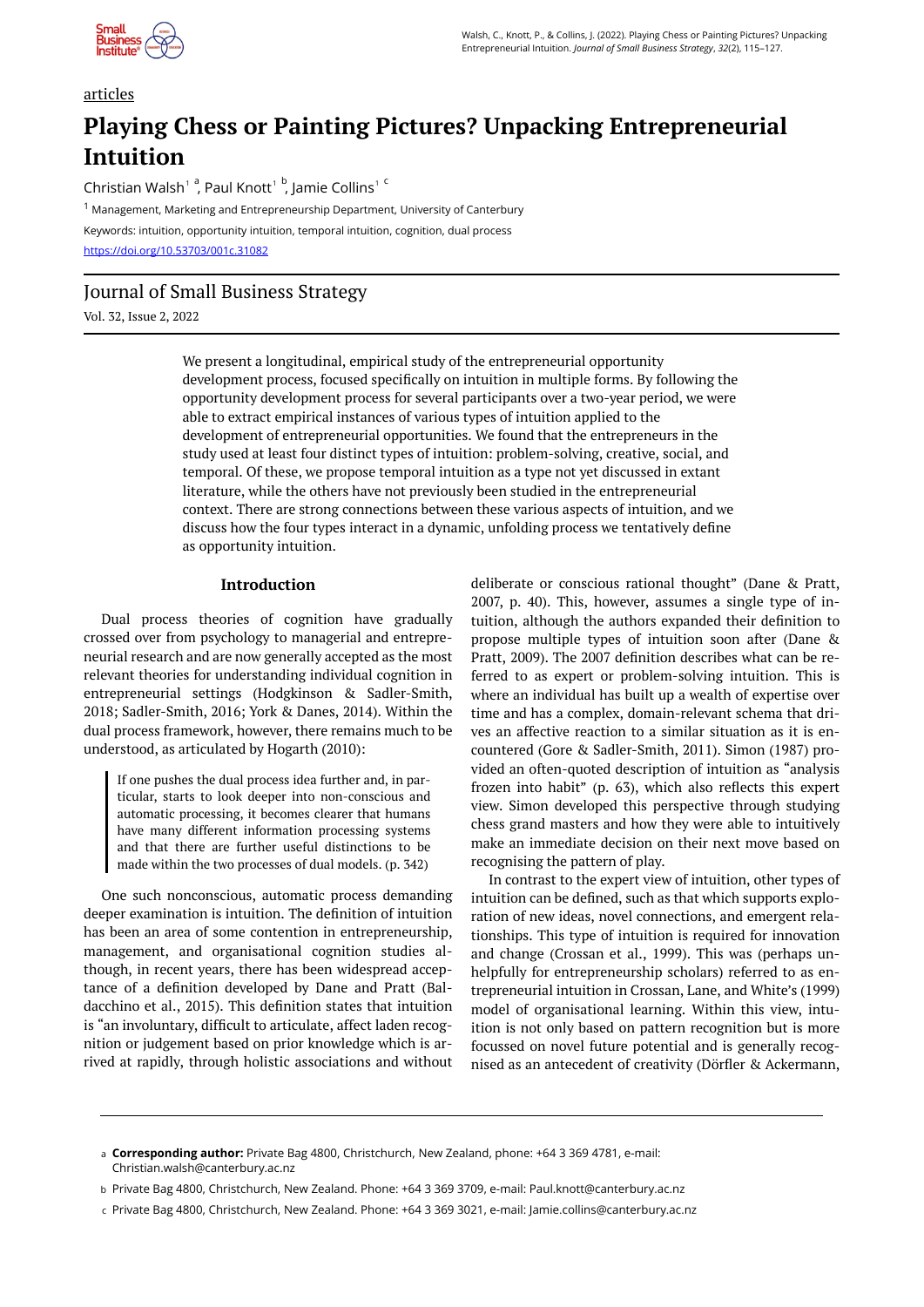2012). As outlined by Sadler-Smith et al. (2008) this form of intuition "relies less on the expert knowledge base of individuals, and more on the creative capacity to recognize gaps and identify possibilities" (p. 46). Linking creative capacities and envisioning the future, entrepreneurs are sometimes said to paint a picture of the future (Sarasvathy, 2001). Many popular entrepreneurship start-up tools leverage this metaphor with various versions of canvases. So when examining intuition in entrepreneurship we need to consider whether entrepreneurs are playing chess or painting pictures. Are they doing both or is it something else?

Psychologists today generally support the view that intuition is multi-faceted (Dane & Pratt, 2009; Gore & Sadler-Smith, 2011; Pretz et al., 2014; Sinclair, 2011; Sobkow et al., 2018). However, entrepreneurship research has been slow to acknowledge this. In their broad review of publications from leading journals examining intuition in entrepreneurship Baldacchino et al. (2015) only found six of 25 papers made any reference to multiple types of intuition. In concluding their review with questions for future research they ask "is 'entrepreneurial intuition' a specific type of intuition? If so, what exactly is it?"(Baldacchino et al., 2015, p. 223). Sadler-Smith (2016) in defining aspects of intuition in entrepreneurship states that "further field studies are required in establishing the phenomenological nature of intuitive decisions in the entrepreneurial context" (p. 221). Alongside a deeper understanding of the types of intuition involved in entrepreneuring comes the need to understand how different types interact with each other, therefore implying a dynamic element. We adopt the perspective as proposed by Mitchell et al. (2005) that, particularly in opportunity development (Dimov, 2007), intuition is a dynamic process rather than a static property or trait. To date, relatively few intuition studies in entrepreneurship have even acknowledged the multi-faceted nature of intuition (Baldacchino et al., 2015), and we are not aware of any studies examining this aspect of intuition empirically in dynamic entrepreneurial practice. With this in mind, we sought to provide answers to two significant questions that contribute to expanding knowledge in this area. First, what are the types of intuition used by individuals in entrepreneurial practice? And second, how do these types of intuition interact in the opportunity development process? To examine these questions we undertook a two-year longitudinal field study, engaging with several entrepreneurs who were actively developing opportunities. In the sections that follow we will outline the existing research into the multi-faceted aspects of intuition relevant to entrepreneurship. This is followed by a description of our innovative research method involving the longitudinal use of cognitive maps. We will then discuss our findings of the four types of intuition used by entrepreneurs in our study and the dynamics at play. We conclude with implications for future research and practice.

#### **Multi-faceted intuition**

Intuition has been acknowledged as a key factor in entrepreneurship as far back as Schumpeter (1934) who said the following:

Here the success of everything depends on intuition, the capacities of seeing things in a way which after-

wards proves to be true, even though it cannot be established at the moment, and of grasping the essential fact, discarding the unessential even though one can give no account of the principles by which it is done. (p. 85)

Intuition in entrepreneurship—as in managerial and organisational cognition studies generally—has largely been treated as a single construct (Baldacchino et al., 2015). The primary type of intuition that has been studied to date is the rapid and affect-based judgement of a situation that is based on pattern recognition with complex, domain-relevant schema that have been built up over time as expertise in the field (Gore & Sadler-Smith, 2011; Sadler-Smith, 2016). This has been simply referred to as intuition (Dane & Pratt, 2007; Khatri & Ng, 2000; Simon, 1987), or intuitive style (Saiz-Álvarez et al., 2013). Where a more nuanced view has been taken, it has been described as pattern recognition (Policastro, 1995), expert intuition (Crossan et al., 1999; Dutta & Crossan, 2005), automated expertise (Miller & Ireland, 2005) or just expertise (Sinclair, 2011), problemsolving intuition (Dane & Pratt, 2009; Gore & Sadler-Smith, 2011), intuitive judgement (Dörfler & Ackermann, 2012), inferential intuition (Pretz et al., 2014), or implicit learning (Sobkow et al., 2018). As introduced earlier, this can be thought of as the experienced chess player's intuition as they rapidly respond to the pattern of play.

Where multiple types of intuition have been examined in research, the first distinction to be made with the expertise analysis-based type described above, is a more holistic, synthesis-based type that is used in developing novel solutions. This has been described as pattern generation (Policastro, 1995), entrepreneurial intuition (Crossan et al., 1999; Dutta & Crossan, 2005), holistic hunch (Miller & Ireland, 2005), creative intuition (Dane & Pratt, 2009; Gore & Sadler-Smith, 2011; Sinclair, 2011), intuitive insight (Dörfler & Ackermann, 2012), holistic intuition (Pretz et al., 2014), or coherence and insight (Sobkow et al., 2018). As summarised in [Table 1](#page-2-0), what each of these descriptions has in common (as opposed to expertise-based, problem-solving intuition) is that, while this creative mode of subconscious processing is not necessarily as rapid, it provides a feeling about the potential for some emergent novel combination based on the synthesis of broad, holistic associations. This has direct relevance to entrepreneurship, particularly if we view opportunity development as a dynamic, creative process (Alvarez & Barney, 2007; Davidsson, 2015; Dimov, 2007; McMullen & Dimov, 2013), and this type of intuition in the process is also a dynamic feature rather than a fixed trait (Mitchell et al., 2005). As discussed earlier, this can be thought of as the artist's intuition as they paint a picture.

A smaller subset of these studies have also proposed other types of intuition. Of particular interest, Gore and Sadler-Smith (2011) describe social intuition as the "rapid and automatic evaluation of another person's cognitive and/or affective state through the perception and nonconscious processing of verbal and/or nonverbal indicators" (p. 310). This type of intuition has been the primary type of interest in social psychology for some time, where it has been stated that "intuition plays a prominent part in interpersonal relations, in our judgments of other people and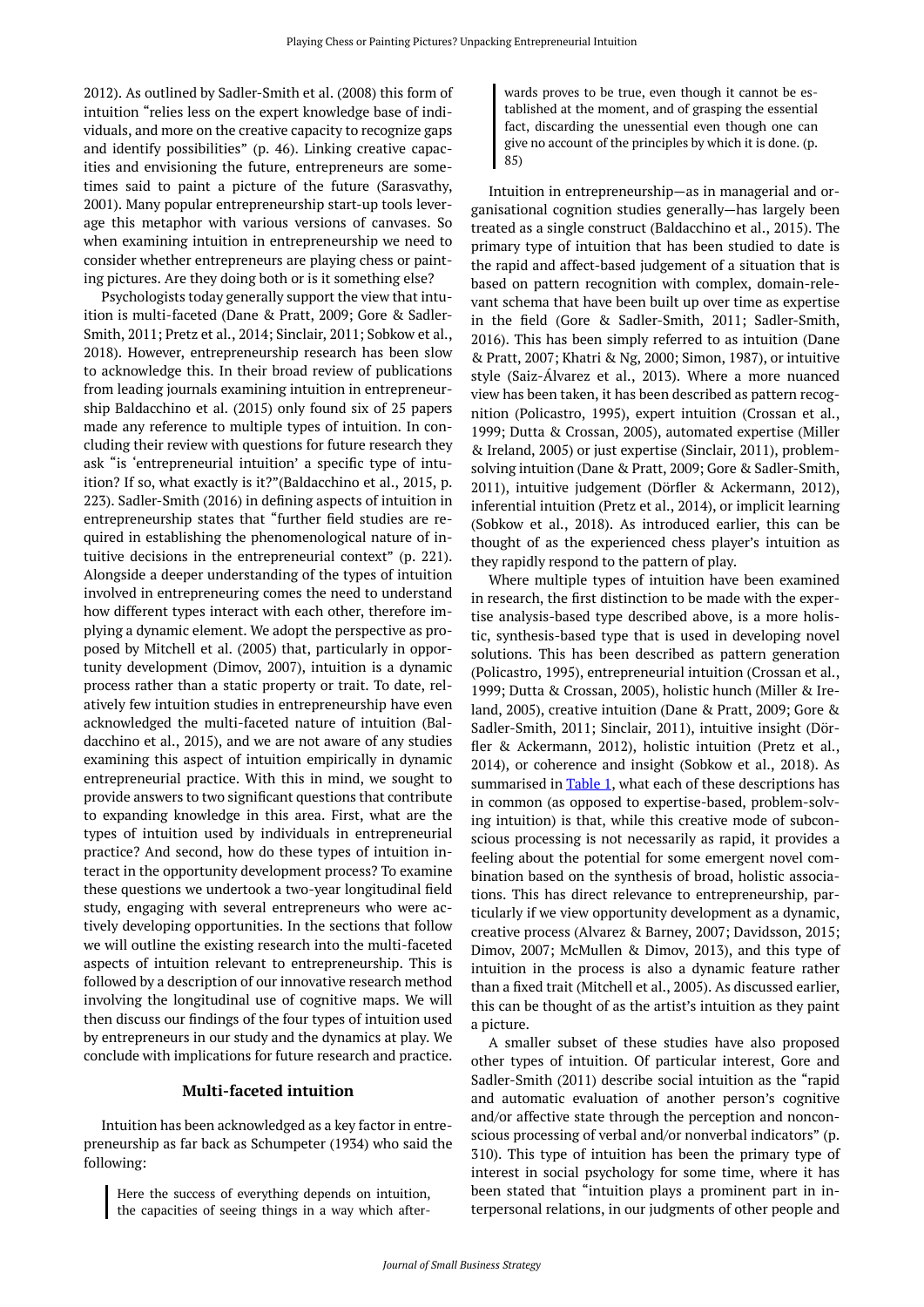| Key works delineating different types of intuition<br>/ type 1 processes | Analysis based<br>(playing chess) | Synthesis based<br>(painting pictures) | Other types                       |
|--------------------------------------------------------------------------|-----------------------------------|----------------------------------------|-----------------------------------|
| Policastro (1995)                                                        | Pattern recognition               | Pattern generation                     |                                   |
| Crossan et al. (1999)<br>Dutta and Crossan (2005)                        | <b>Expert intuition</b>           | Entrepreneurial<br>intuition           |                                   |
| Miller and Ireland (2005)                                                | Automated<br>expertise            | Holistic hunch                         |                                   |
| Dane and Pratt (2009)                                                    | Problem solving                   | Creative                               | Moral                             |
| Gore and Sadler-Smith (2011)                                             | Problem solving                   | Creative                               | Moral and social                  |
| <b>Sinclair (2011)</b>                                                   | Expertise                         | Creative                               | Foresight                         |
| Dörfler and Ackermann (2012)                                             | Intuitive judgement               | Intuitive insight                      |                                   |
| Pretz et al. (2014)                                                      | Inferential                       | <b>Holistic</b>                        | Affective                         |
| Sobkow et al. (2018)                                                     | Implicit learning                 | Coherence and insight                  | Subjective<br>intuitive abilities |

<span id="page-2-0"></span>**Table 1. Different types of intuition in the existing literature** 

our behavior towards them" (Neisser, 1963, p. 1). One of the more prominent dual process models, social cognitive neuroscience (Lieberman, 2000, 2007) has its roots firmly embedded in social psychology and social intuition. Social capital (De Carolis & Saparito, 2006) and the role of social networks (Greve & Salaff, 2003; Hoang & Antoncic, 2003; Jack, 2005) have been well established in entrepreneurship research, but the role of social intuition in the evolution of these concepts is not well understood. In our chess player and artist analogy this type can be thought of as the intuition used when a chess player has a sense of how their opponent may react to a specific move, or the artist senses the tastes of a patron who might buy the finished painting. Or, if they need someone else to help paint a part of the work, a feeling that they work together to the same vision.

There are also several other subtypes of intuition that have been proposed. Dane and Pratt's (2009) reconceptualisation included moral intuition, which was also subsequently adopted by Gore and Sadler-Smith (2011). Sinclair (2011) proposed a framework for examining intuition that included intuitive foresight as a prospective type of intuition distinct from expertise and creative intuition. Pretz et al. (2014) and Pretz and Totz (2007) in developing and refining three types of intuition and a measurement scale, suggested the emotional aspect of intuition should not be assumed to be a necessary part of some types of intuition and should, therefore, be treated as a separate element. Most recently, Sobkow et al. (2018) defined subjective intuitive ability as the metacognitive feeling associated with and preference for using intuition. This was in addition to implicit learning (similar to problem-solving intuition) and coherence and insight (similar to creative intuition). Their survey based empirical research, concluded they were able to measure at least these three distinct types of intuitive ability, although many questions remain about the distinctions and interactions between these types of intuition.

As described earlier, research on intuition in the field of entrepreneurship has historically centred on the problemsolving, expert view of intuition. Baldacchino et al. (2015) found only six of 25 papers examining intuition in entrepreneurship made any reference to multiple types of intuition. Even where it has been explicitly labelled as entrepreneurial intuition, there have been several conflicting definitions used. When contrasting it with expert intuition, Crossan et al. (1999) described entrepreneurial intuition as the unconscious exploration of new ideas, which recognises the possibilities in novel connections or emergent relationships and is required for innovation and change. Mitchell et al. (2005), in an attempt to clarify the construct, developed a working definition of entrepreneurial intuition that they described as "the dynamic process by which entrepreneurial alertness cognitions interact with domain competence (e.g., culture, industry, specific circumstances, technology, etc.) to bring to consciousness an opportunity to create new value" (p. 667). In developing this definition, however, they used a proximity-to-consciousness psychological model, which has now been superseded by dual process theories (Sadler-Smith, 2016). Most recently, in theorising a domain-specific construct, Sadler-Smith (2016) defined entrepreneurial intuition as "affectively charged recognition and evaluation of a business venturing opportunity arising as a result of involuntary, rapid, non-conscious, associative processing" (p. 213). As mentioned earlier, he also stated that this is an under researched aspect of entrepreneurship that requires further empirical examination.

Other researchers also have described the nuances of intuition in entrepreneurship as under-researched, with several calls for closer examination. Sinclair, Sadler-Smith and Hodgkinson (2009) said "the ways in which intuition, and in particular the role of mental simulation, operates in the business venturing context to foster creativity, innovation and entrepreneurship is an area which requires further research" (p. 406). Blume and Covin (2011) also suggested that "the relationship between intuitive ability and opportunity recognition ability would seem to be strong and worthy of empirical examination" (p. 148). We aimed to answer these calls by examining two key research questions. First, what are the types of intuition used by those in entrepreneurial practice? Second, how do these types of intuition interact in the opportunity development process? In other words, are entrepreneurs using their intuition like chess players or like painters when developing opportunities?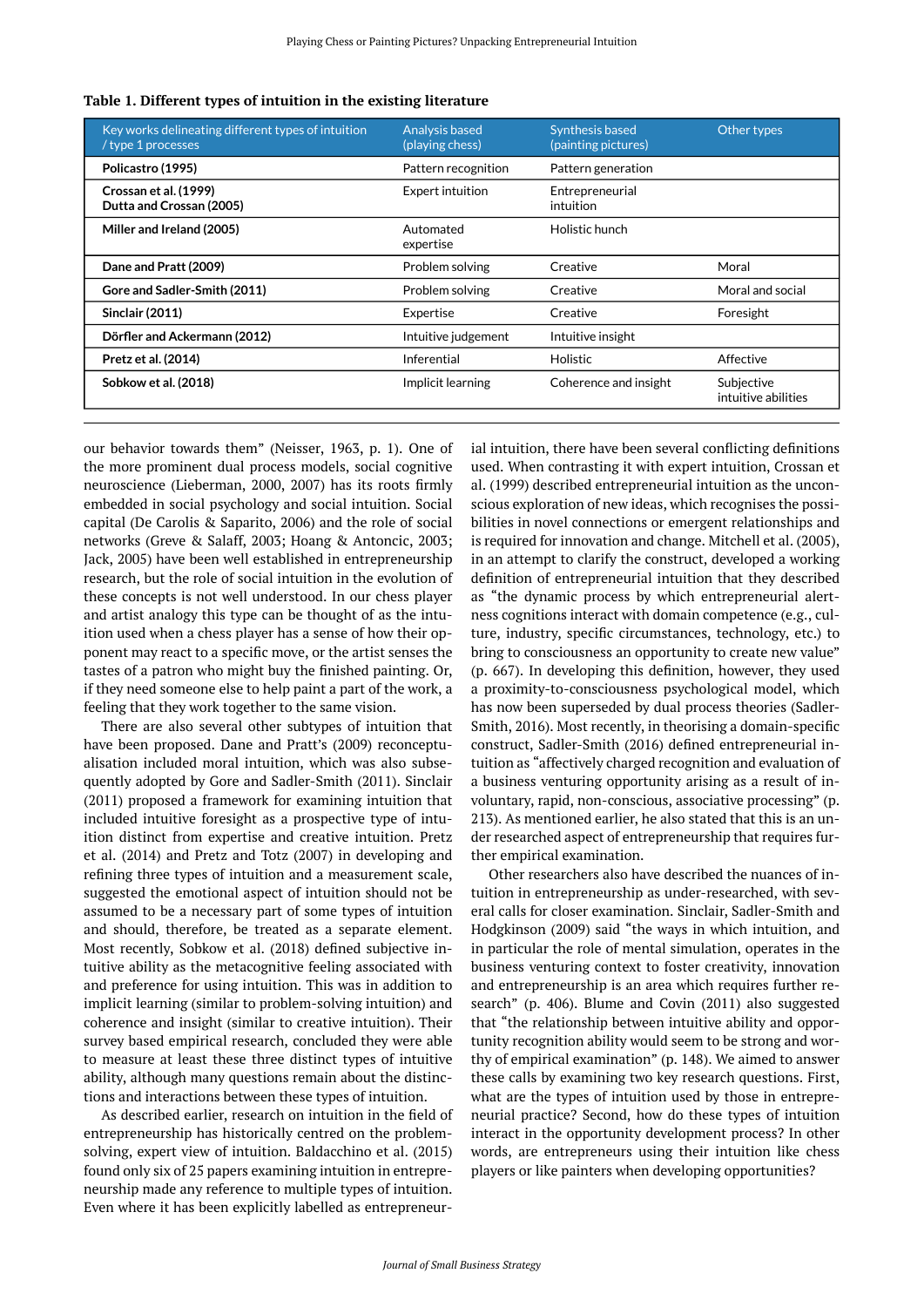# **Method**

In approaching our research questions (and given the general difficulty in examining intuition) we needed to design a method that would capture participants' perceptions and feelings about their evolving opportunity in as close to real time as possible. We also wished to avoid simple selfreporting, which is known to be flawed in examining intuition, particularly as entrepreneurs have been known to post-hoc rationalise their actions with an over attribution of intuition (Blume & Covin, 2011). First, we decided that to best capture the dynamics at play, a longitudinal study would be most effective (Saldana, 2003) and would respond to calls for more longitudinal research within entrepreneurship (McMullen & Dimov, 2013). We selected the hi-tech sector as a suitable setting due to the relatively high rate of change in the environment that would ensure the dynamics could be captured in a reasonable timeframe of two years.

We decided to employ causal cognitive maps as a tool for structuring the conversations with the participants, all of which would be recorded, transcribed, coded, and analysed (Gioia et al., 2013). Cognitive maps have been used in similar research when trying to gain insight into how an individual perceives a complex situation and the various relationships between ideas including the role of intuition (Clarke & Mackaness, 2002; Reger & Palmer, 1996). By using the cognitive map in a longitudinal setting we sought to capture the changing perception of the opportunity space which would then allow us to explore why the perception had changed. Cognitive maps are not often used in this longitudinal way but are well suited to the task (Huff, 1990). In defining the initial nodes for the causal cognitive map, we needed to avoid researcher bias; we had to avoid seeding the map with overly generic constructs or our own perceptions of the opportunity based on the participants' comments. To avoid these issues, we employed the Self-Q method for the initial map node generation. In this method the participants are asked to initially define the unanswered questions that they ask themselves about the opportunity, they ask others, and others ask them (Bougon et al., 1990). They are then asked to identify the relationships between the unanswered questions (nodes), which create the causal connections. This initial map was constructed with post-it notes for each node and freehand connections created between them, which were done on a white board. This was then codified for the subsequent conversations, which took place approximately quarterly (due to participants' international travel, however, this schedule was, at times, difficult to maintain).

At the subsequent sessions the participants reviewed the previous cognitive map and proceeded to check each node, indicating if they were more or less confident in having an answer to the questions and, therefore, any changes to the relationships between them. They often had new questions come onto the map and, occasionally, a question had been resolved so was removed. At these sessions all changes were recorded as colour coded so that, over time, the change in the map could be seen, as shown in  $Figure 1$ . If there was a change identified from the previous map, we asked why or how that changed perception had come about. In this way we were able to focus on the current perception of the

opportunity space at each session and the reasons for the change. While this was still reliant on self-reporting of the situation, we avoided post-hoc rationalisation or over attribution to intuition or other processes because we were discussing a live situation. As with previous sessions, all conversations were recorded for transcription, coding, and analysis.

As described in  $Table 2$ , the participants were all experienced entrepreneurs in the hi-tech sector and were recruited for the study because they were actively developing opportunities as the research began. While all participants fit in the broad category of hi-tech firms, they represent several industries. These range from healthcare-related fields to industrial electronics, software services, and machinery manufacturing. For practical reasons, and given the frequent access required, they were all located in Christchurch, New Zealand, which was easily accessible to the researchers. One of the participants, Mr. C, moved away from the area approximately one year after the start of the project and was not able to continue, hence him participating in fewer sessions. Typical of the gender imbalance in the hi-tech sector, all participants were men.

All conversations with the participants were transcribed and several rounds of coding were undertaken on the resulting data. Because we were most interested in examining the participants process and the either intuitive or analytic cause of actions, the main coding method used was processbased coding. This uses gerunds (i.e., nouns formed from verbs and ending with "-ing") to describe the action of interest (Saldana, 2011). For example, our first- order codes included investigating, synthesizing, trusting, partnering, and searching. This was supplemented with some in vivo coding, where the participants' own words were used to describe an aspect of an action. These are placed within quotations to signify that they came directly from the language of the participants (Saldana, 2011). Our first-order codes included "gut feel", "what's been done before" and "lot of uncertainty." Nvivo software was used to organise the codes from 1,196 individual references from the 42 source transcripts. Twenty-six initial codes were created and secondary rounds of coding allowed for consolidation of similar codes. The second-order concepts and relationships then emerged from this data (Gioia et al., 2013; Saldana, 2011). We adopted systematic combining to then compare these with the existing literature to define emergent concepts and find gaps in our knowledge (Dubois & Gadde, 2002, 2014).

#### **Findings**

In the process of the longitudinal data collection and analysis (which, with the abductive method, was an iterative process) (Dubois & Gadde, 2002), it became apparent that there was no one type of intuition or analytic cognitive process being used exclusively by any of the participants in any of the opportunity development situations examined. The highly dynamic and novel nature of each of the opportunities meant that a range of intuitive and rational approaches were used at different times by each participant. The coding and subsequent combination of like terms into higher order concepts reflected this (Gioia et al., 2013). As an example, codes of "what's been done before" and "gut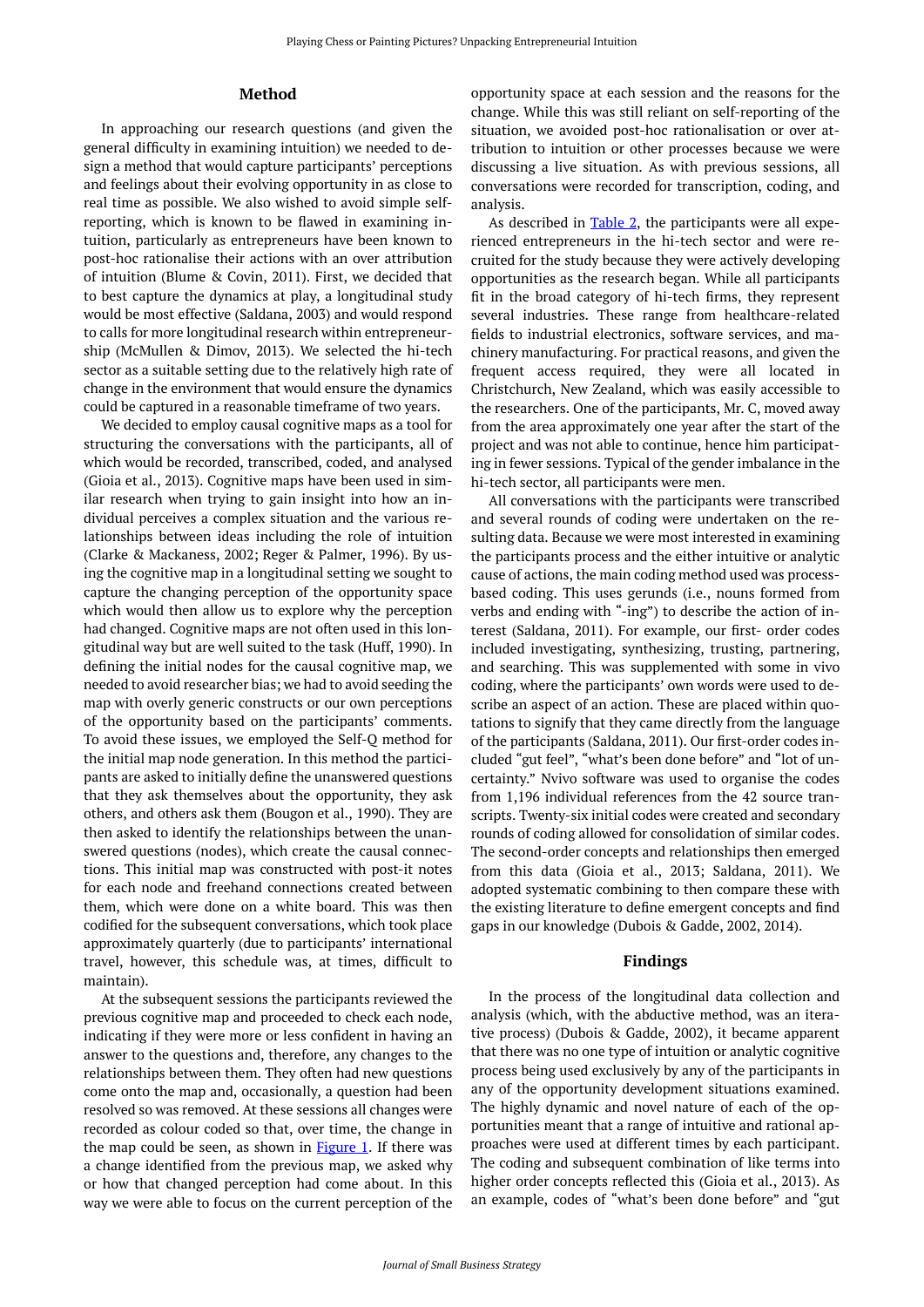## <span id="page-4-1"></span>**Table 2. Research participants**

| Participant | Role                    | Experience in role (or<br>similar roles) | Area of opportunity                                       | Number of<br>sessions |
|-------------|-------------------------|------------------------------------------|-----------------------------------------------------------|-----------------------|
| Mr. B       | CEO                     | $20+$ years                              | Creating new market for hardware<br>product               | 6                     |
| Mr.D        | Founder/<br>Director    | $20+$ years                              | 7<br>Creating new hardware product for<br>existing market |                       |
| Mr. S       | CEO                     | 16 years                                 | Start-up creating new market for<br>hardware product      | 7                     |
| Mr.C        | CEO                     | $20+$ years                              | New geographic market development                         | 3                     |
| Mr. G       | Founder/<br>Director    | 17 years                                 | Creating new software products for new<br>markets         | 6                     |
| Mr. M       | Founder/<br>Director    | 17 years                                 | Sale of company, investing in new<br>technology           | 6                     |
| Mr. A       | Founder /<br><b>CEO</b> | 16 years                                 | Start-up with new software product and<br>market          | 7                     |
| Total       |                         |                                          | $\overline{\phantom{a}}$                                  | 42                    |

<span id="page-4-0"></span>

**Figure 1. An example of cognitive map after seven review sessions** 

feel" and "acting", were related to problem-solving intuition. Gore and Sadler-Smith's (2011) definitions for the various types of intuition were used, except for temporal intuition, which is a new concept and, as such, we propose a new definition. The data structure is shown in [Table 3](#page-5-0) and each emergent concept will be examined in further detail.

# **Multiple types of intuition**

We found that there were at least four distinct types of intuition, each of which had a part to play at different times in the entrepreneurs' unfolding perception of an opportunity. First, there was problem-solving intuition. As we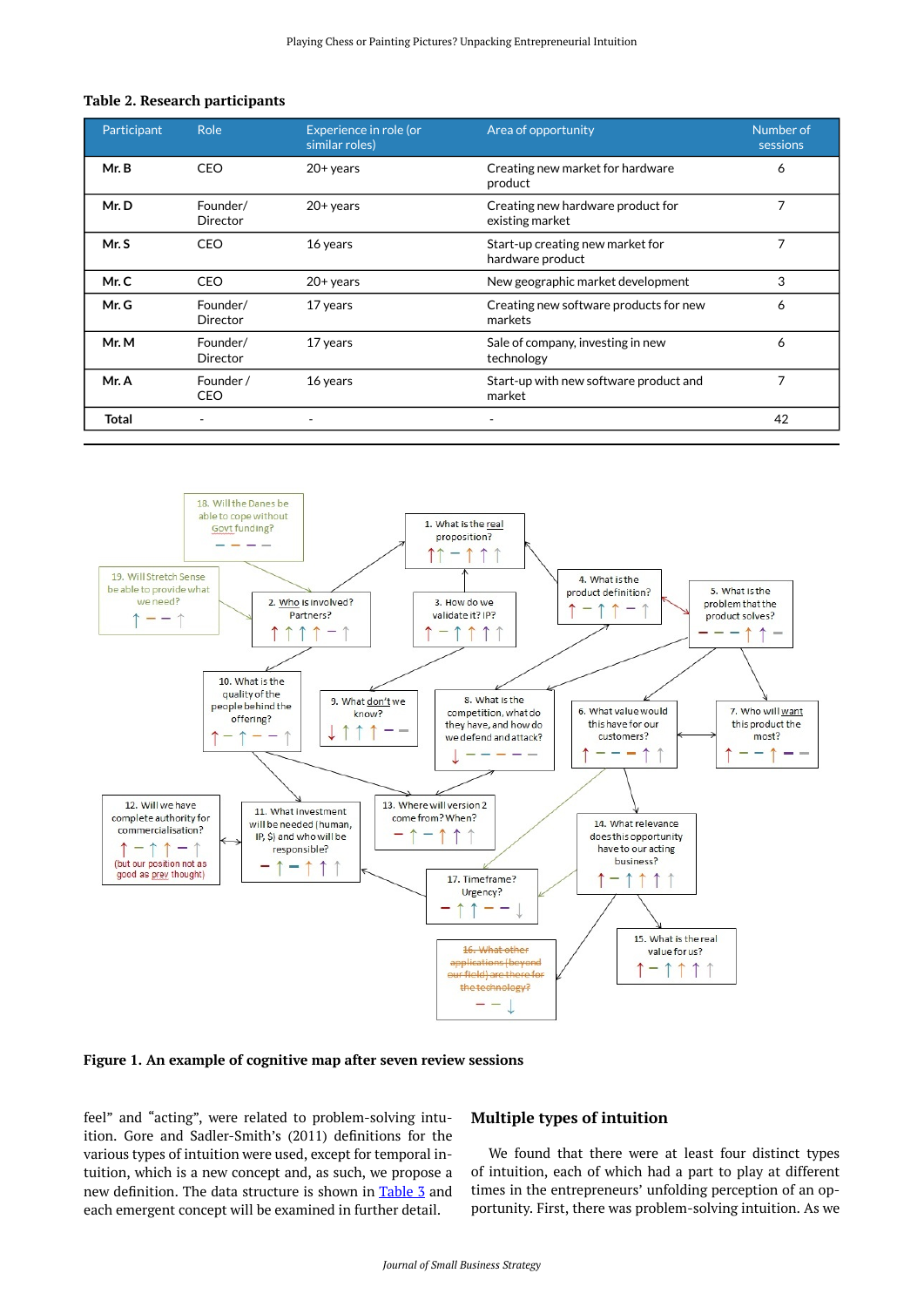| First-order<br>codes                                                                        | Second-<br>order<br>concept      | <b>Definition</b>                                                                                                                                                                                                                                                                                                                                 | <b>Illustrative quotes</b>                                                                                                                                                                                                                                                                          |
|---------------------------------------------------------------------------------------------|----------------------------------|---------------------------------------------------------------------------------------------------------------------------------------------------------------------------------------------------------------------------------------------------------------------------------------------------------------------------------------------------|-----------------------------------------------------------------------------------------------------------------------------------------------------------------------------------------------------------------------------------------------------------------------------------------------------|
| "What's been<br>done before"<br>"Gut feel"<br>Acting                                        | Problem-<br>solving<br>intuition | "Domain-specific, expertise-based response to a<br>tightly structured problem based on nonconscious<br>processing of information, activated automatically,<br>eliciting matching of complex patterns of multiple<br>cues against previously acquired prototypes and<br>scripts held in long-term memory." (Gore & Sadler-<br>Smith, 2011, p. 307) | "This has been in my mind because of<br>previous experience. Definitely very<br>relevant, you see something and make<br>an immediate connection which maybe<br>someone who hasn't worked with<br>affiliate programs would not have<br>made." - Mr. A.                                               |
| Feeling for<br>$\bullet$<br>an opportu-<br>nity<br>Synthesizing<br>Incubating<br>Validating | Creative<br>intuition            | "Slow-to-form affectively charged judgment<br>occurring in advance of an insight that combines<br>knowledge in novel ways based on divergent<br>associations, and which orients behaviour in a<br>direction that may lead to a creative outcome."<br>(Gore & Sadler-Smith, 2011, p. 309)                                                          | "That's where this whole conversation<br>or two conversations we've had have<br>come out are more about the possibility<br>of linking in accelerometers as well as<br>stretch sensors and the sort of<br>combination of the data that we think<br>will have real interest." - Mr. D.                |
| Judging peo-<br>ple<br>Partnering<br>Trusting<br>Understand-<br>ing others                  | Social<br>intuition              | "Rapid and automatic evaluation of another<br>person's cognitive and/or affective state through<br>the perception and nonconscious processing of<br>verbal and/or nonverbal indicators." (Gore &<br>Sadler-Smith, 2011, p. 310)                                                                                                                   | "So it did take a long time of getting to<br>know each other and then at the end<br>the business arrangement was<br>relatively straight forward and even the<br>way in which people conducted<br>themselves in that it was collaborative,<br>it wasn't out to screw each other." - Mr.<br><b>B.</b> |
| Predicting<br>the future<br>Moving<br>quickly<br>Timing                                     | Temporal<br>intuition            | Slow-to-form affectively charged evaluation of<br>timing for prospective action and pace of change<br>based on complex patterns of multiple cues.                                                                                                                                                                                                 | "A high level of intuition as to when is<br>the right time to do this, and part of it is<br>our own maturity as an organisation as<br>well." $-$ Mr. M.                                                                                                                                             |

<span id="page-5-0"></span>

| Table 3. Data structure showing types of intuition |  |  |  |  |
|----------------------------------------------------|--|--|--|--|
|----------------------------------------------------|--|--|--|--|

had expected to find from these experienced entrepreneurs, there were some instances of subconscious pattern recognition drawing on experience, which allowed for rapid judgements. Mr. G described this as a "gut feel that I can probably, sounds a bit arrogant but it's not, you can almost make a decision in a few minutes if you hear an idea, you think if it's got legs or not". Similarly Mr. C said "I still knew what I wanted to do that had come from experiences I have had." These examples of this type of intuition align well with Gore and Sadler-Smith's (2011) definition of problemsolving intuition, as shown in  $Table 3$  alongside another example from Mr. A. This is an analytic, expertise-based subconscious process where some aspect of the opportunity being examined is viewed as similar to a previously encountered situation. As a result, a rapid, affective reaction is produced that strongly influences judgement about the course of action. In keeping with a parallel-competitive framing of dual process theory (Hodgkinson & Sadler-Smith, 2018) we note that, even though based on complex, domain-relevant schema built through expertise, this problem-solving aspect of intuition strongly influences judgements. It does not mean, however, that conclusions are immediately leapt to, as some previous definitions of expert intuition may suggest. In other words, the entrepreneurs in our study sometimes used their intuition like experienced chess players.

Second, we saw creative intuition. This is a synthesisbased, subconscious process of drawing disparate elements together to create new combinations that are novel and valuable in pursuit of the opportunity. Creative intuition was slower to emerge and often took some weeks or even months to be fully realised. It also has an inherent future

focus. Mr. B described it by saying "so this stuff again is all stitching together and what's it's doing is it's helping us sell more of our existing product but it's also setting us up to do things in the future." Mr. A described this creative aspect by saying "I do believe there is potential there, definitely. It's not an easy, smart phone app that it flies or doesn't fly, it's more like creating a movie and rolling it out." Again, the examples from our study of this type of intuition reflect Gore and Sadler-Smith's (2011) definition of creative intu-ition, as shown in [Table 3](#page-5-0) along with another example from Mr. D. This has many parallels with creativity. In particular, creative intuition aligns with the concept of bisociation, where different planes of knowledge meet to create something new (Koestler, 1977). This is one key reason domain knowledge and diversity of knowledge and experience are important, as they are where knowledge from different domains are synthesised so unique opportunities can be created and developed. Incubation has been described as a key part of the creative process (Sadler-Smith, 2015; Wallas, 1926) and this subconscious processing works relatively slowly to produce affectively charged possibilities following the conscious and effortful immersion in the field. Mr. S said he found value in using incubation as a part of his decisionmaking process:

I would work like a dog on doing due diligence, so I would ask all the questions write up a big thick report, but I'd leave the conclusion alone. And once I'd finished that process I wouldn't think about it for a day or two. Then I would set some time when I would literally put my feet up on the desk and just mull it over, would I be annoyed if we did this or you know if we passed on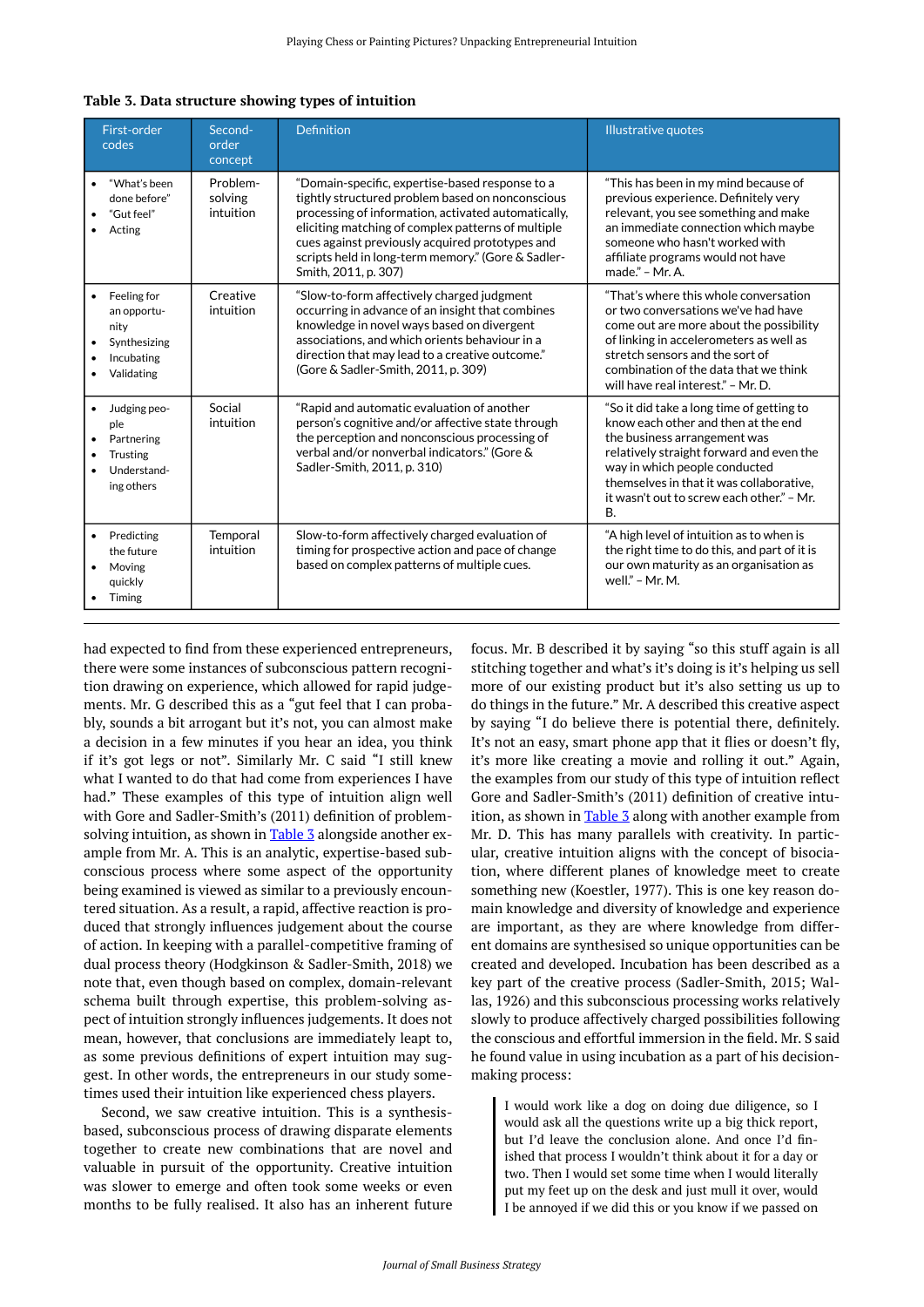it and it was successful, um do I really want to be there through the next few years? And I'd just let a conclusion kind if emerge.

These results of creative intuition are often more tentative than the judgements that came from problem-solving intuition, and so analytic processes are then used in testing the novel outputs to find or confirm the potential value for the opportunity. In other words, the entrepreneurs in our study were frequently using their intuition like artists painting a picture and were using this type of intuition much more often than that of a chess player.

Third, there was social intuition. This is where affect laden sub-conscious assessments are being made about the other people involved in the opportunity development. This is based particularly on verbal and non-verbal cues from interactions with others. In the early phases of the opportunity development this is often reflected through developing empathy for users. Mr. D described it this way:

There's a bit of data but it pretty much still an experience and gut feel, it's very much based on our intuition and understanding of the customers' world. It's empathy. It's that empathy of what their world represents. More and more that's what's driving, to be honest, that's what's driving our decision making.

Later in the process this often reflected in a sense of trust and confidence in potential partners (Walsh et al., 2020). Mr. D said that he "met all the people so in terms of this, this was quite a bit of, you know what's the quality of the people that was really, really important. In terms of the confidence". Mr. C described this by saying "we are deepening the relationship out in China, we have a purchasing agreement with a number of companies but we will start partnering with some distribution companies… and that's deepening that trust." Analytically, someone may have all the capabilities that, on paper, will help advance the opportunity. If, however, there is a feeling that they cannot be trusted or that they will be difficult to work with, this intuitive assessment has a strong bearing on judgements in this area. Although used at different times in the process, in the same way empathy with customers is used early in the process and trust in potential partners is formed later, the examples of this type of intuition broadly align with Gore and Sadler-Smith's (2011) definition of social intuition, as shown in [Table 3](#page-5-0) along with an example from Mr. B. In other words, the entrepreneurs in our study frequently used their intuition to decide who they were painting with, along with shaping the work depending on who they were painting for.

Fourth, there was temporal intuition. This is where there is an affective, subconscious evaluation of the timing of the opportunity (i.e., the feeling that the "time is right"). In cognitive psychology humans' perception of time has been examined for many years, and different brain functions are used in evaluating aspects of time (Matthews & Meck, 2016). Only recently, however, have connections between emotion and perceptions of time been studied in detail (Droit-Volet & Gil, 2015; Yamada & Kawabe, 2011), and intuition has yet to be examined. Hoerl and McCormack (2019) proposed a dual process model of temporal cognition with temporal updating and temporal reasoning systems but were most focussed on the aspects that are unique to

humans, as opposed to animals, and so did not describe the human intuitive aspects of their typology. The temporal aspect of intuition found in our study has also not previously been identified in research examining multiple types of intuition. In our participants, this was reflected in decisions made regarding entry timing and the often- used metaphor of the window of opportunity. Mr. M said "we have seen windows of opportunity in the past as well… but these kind of opportunities, opportunities are time based aren't they, they're about time." Mr. B articulated this by saying "all of that kind of stuff about the timing and what's going on in market and some of the problems he's got is a feel, so that's the feeling." Although often externally focussed, temporal intuition was also seen in sensing the internal readiness for executing on the opportunity. Mr. B described this when he said "thinking about where we were, taking on these activities… was really because we felt we were ready. Whilst it wasn't quite there it was a bit of an intuitive act I suppose and the next thing for us." Mr. S described this in terms of having the confidence to move, but not waiting too long:

I think a bit of it is a level of confidence, it's a bit like seeing all the stepping-stones to get across the river versus not knowing there's a step there but having confidence that we'll find it if you lean forward. But if you wait till all the stones are there, it'll be gone.

Temporal intuition was also significant when participants assessed potential rates of change, such as growth or adoption rates, over time. Entry decisions are often made based on these rates of change and progress is monitored against them. Mr. G noted that "I think that's where it starts an impression or a gut or a feeling that things need to change or they are changing, and then I'd better have a look at that." Temporal intuition was also used in evaluating non-linear conceptions of time such as cyclic time (Orlikowski & Yates, 2002), which become important for decisions relating to entrainment (Ancona & Chong, 1996; Hopp & Greene, 2018) or synchronisation of the various cycles of customers or partners. Mr. B described this by saying "some of the biggest partners are you know they dictate the time, it's got to be ready in their evolution." We could find no existing definition in the literature describing temporal intuition. Therefore, in line with existing definitions of other types of intuition but based on our participant examples, we propose a definition of temporal intuition as a slow-to-form, affectively charged evaluation of timing for prospective action and pace of change based on complex patterns of multiple cues. In other words, the entrepreneurs in our study were using their intuition to decide when to play a certain piece or when to make a particular series of moves. Alongside this they were intuitively assessing the trends and directions in the art world to decide when best to unveil their painting or take it to an auction.

## **Interplay between types of intuition**

In relation to the dynamic interactions between the various facets of intuition, we found that problem-solving intuition was applied as the default and so had a central and close relationship to the other three facets as shown in [Fig](#page-7-0)[ure 2.](#page-7-0) For example, when creative intuition is being used to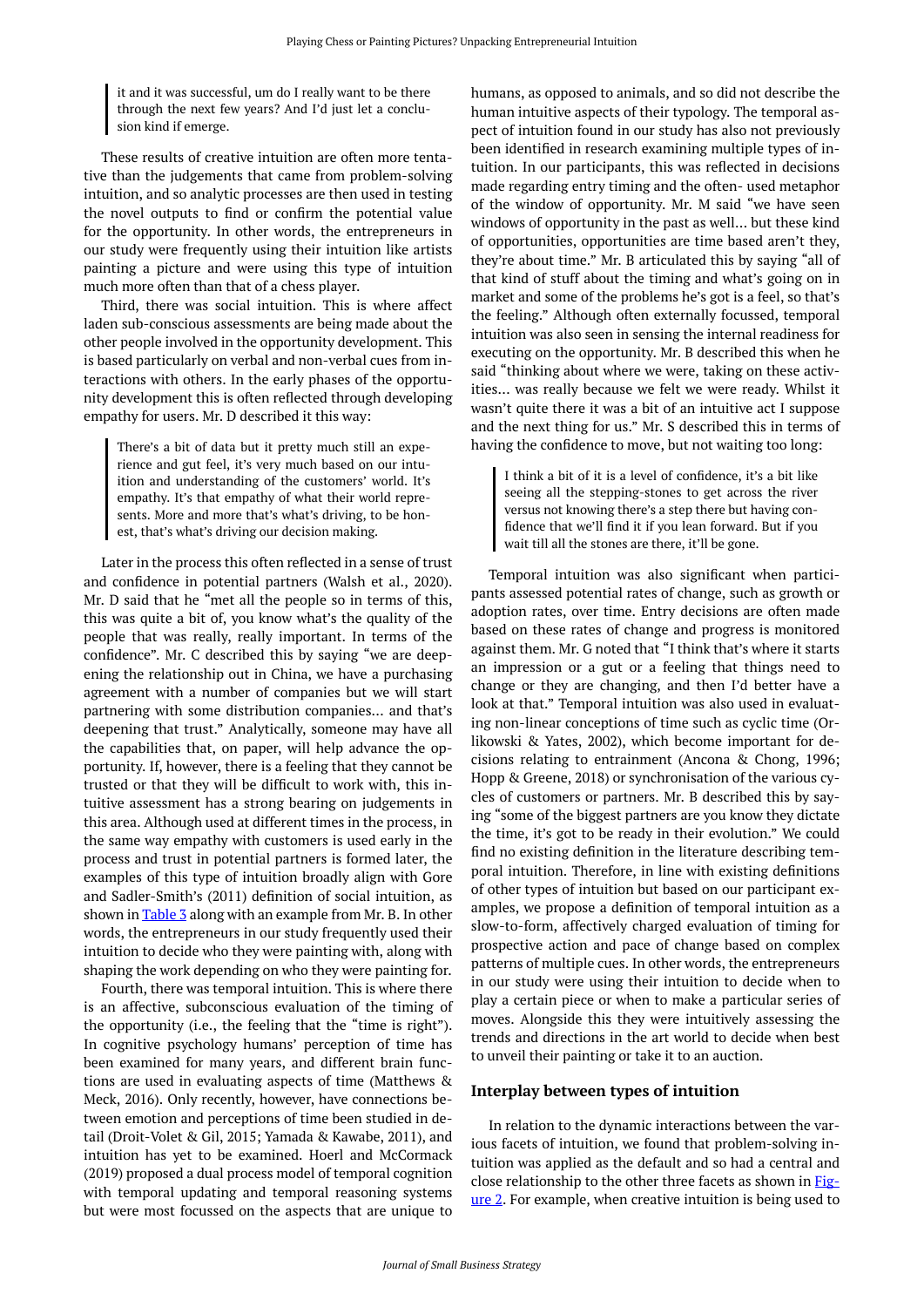<span id="page-7-0"></span>explore new combinations or potential solutions, expertisebased, problem-solving intuition guides the initial phases where certain things that have been tried before are immediately discounted based on previous experience. Similarly, when applying social intuition (particularly when building trust), problem-solving intuition is used as an initial filter where common patterns of behaviour that have been seen before in relationship building are taken as either signs that things are developing in a positive direction or, alternatively, that there are alarm bells raised. Temporal intuition also involves problem-solving intuition being drawn on to compare timing with similar indicators from previous timing decisions. In each of these cases the expertise-based, problem-solving intuition is used as an early warning system. It is, however, specific to very similar situations previously encountered. In the unfolding of novel opportunities the similarity or dissimilarity between previous opportunities creates some doubt about the direct relevance of previous experience. The more novel the situation, the less similarity can be made with experience; therefore, problemsolving intuition has a weaker influence. Conversely, as an opportunity unfolds certain situations or problems are sometimes encountered along the path that reveal themselves to be like those previously encountered; therefore, problem-solving intuition is applied as those problems are encountered. Rather than specific answers, we found problem-solving intuition was applied as a judgement about the process or approach (i.e., when a recognised problem arose the problem-solving intuition was about a feeling of the best way to approach it based on a previously taken approach to resolve a similar situation). Generally, however, the further the opportunity developed, the more novelty there was in the situation. This resulted in less reliance on problem-solving intuition and more reliance on creative, social, and temporal intuition.

Based on our analysis of the participants, it appears the relationships between creative, social, and temporal intuition are not as strong as the connection to, but do have some interaction with, problem-solving intuition. Creative intuition and social intuition have some influence on each other, predominantly when creative solutions are being intuitively evaluated for their usefulness or perception of usefulness by potential customers. Alternatively, when building relationships that rely on social intuition, there may be cases where creative intuition can help define new ways in which a partnership can be structured. Social intuition and temporal intuition have some interaction when assessing partnerships. This interaction can lead to questions being asked about whether, even though the partnership may be otherwise beneficial, it is the right time for both parties to engage. Aspects such as perception of maturity of the partner organisation imply a temporal element, which will affect how the future relationship unfolds. In some cases, however, temporal intuition about the window of opportunity may influence the type of relationships that are sought or developed. We saw instances where our participants' strategic relationships were developed with a short timeframe in mind rather than in pursuit of an ongoing, longterm partnership. Finally creative and temporal intuitions interact when evaluating the future value of a potential solution. Is the time right for this novel solution? Alterna-



**Figure 2. The dynamic interactions between types of intuition within opportunity intuition** 

tively, when deciding on entry timing, creative intuition may be applied to find novel ways of conducting the entry itself.

# **Discussion Opportunity intuition**

Our participants' perceptions about the opportunities in development was a dynamic, unfolding process (Dimov, 2007). That process aligns well with the notion of opportunity confidence, which is an individual's perception of the feasibility of an opportunity at any point in time (Davidsson, 2015; Dimov, 2010). The combination of problem-solving, creative, social, and temporal intuition uncovered in our participant cases can, therefore, tentatively be described as forming opportunity intuition. The overall feeling for the opportunity is the dynamic, affective subconscious contributor. This is balanced with rational analysis of the opportunity to provide an overall perception of opportunity confidence (Davidsson, 2015; Dimov, 2010; Walsh et al., 2020). We suggest that defining opportunity intuition in this way, as opposed to the ill-defined global construct of entrepreneurial intuition, best reflects the current perspective of entrepreneurship as the study of the actor opportunity nexus (Shane & Venkataraman, 2000). However, further research is needed to explore this relationship between opportunity intuition and opportunity confidence in more depth.

## **Research implications**

We have answered the calls of earlier researchers who have highlighted the need for more empirical, field-based research into the nature of intuition in entrepreneurial settings (Baldacchino et al., 2015; Blume & Covin, 2011; Sadler-Smith, 2016; Sadler-Smith et al., 2008). In doing so we have three significant contributions to research into the role of intuition in entrepreneurship. First, we have identified, through empirical longitudinal field research, that intuition used in opportunity development is, indeed, a multi-faceted construct consisting of at least four subtypes. These are problem-solving intuition, creative intuition, social intuition, and temporal intuition. This challenges the prevailing assumptions in most entrepreneurship research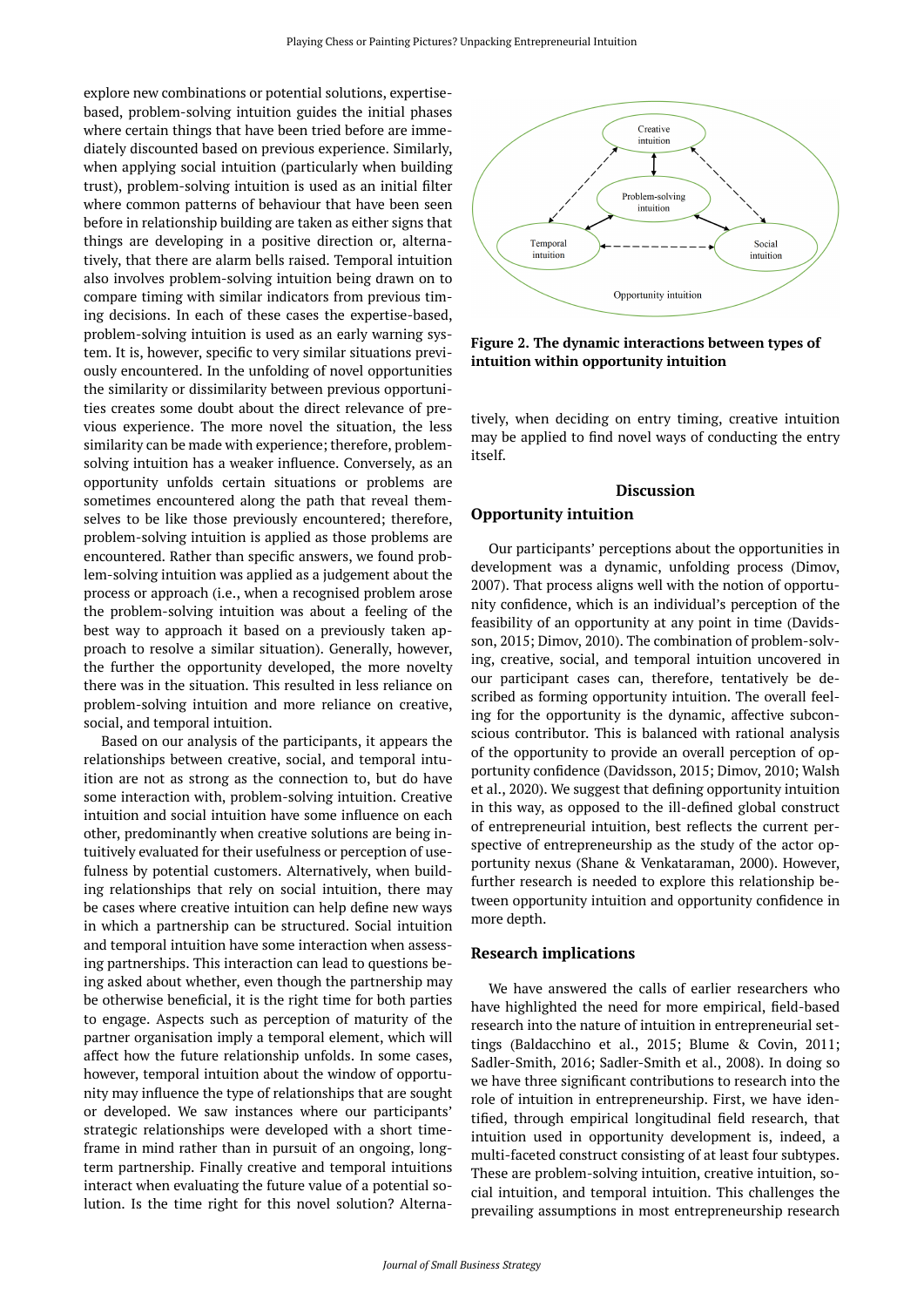to date (Baldacchino et al., 2015) that intuition is a single construct and that it is largely based on expertise (i.e., problem-solving intuition). In our study, problem-solving intuition was certainly present and had interactions with the other types of intuition. It was not, however, the most common type, particularly when navigating a novel and emergent opportunity. We suggest that future research in entrepreneurial opportunity development should consider this more nuanced view of intuition, which opens the opportunity for closer examination of the characteristics of each type of intuition in a range of settings. Our research participants were all experienced entrepreneurs, so there is much to learn about how less experienced entrepreneurs use these different types of intuition and how they develop over time. We were also focussed on the very early stages of the opportunity development, so how the role of the various aspects of intuition are used in latter phases of exploitation also offers fertile ground for future research.

Second, we have identified a type of intuition not previously examined in research: temporal intuition. We propose a definition of temporal intuition as a slow-to-form, affectively charged evaluation of timing for prospective action and pace of change based on complex patterns of multiple cues. Time is an essential element when considering entrepreneurship as a process (Dimov, 2007; McMullen & Dimov, 2013). The role of intuition in assessing uncertainty about time warrants further investigation. This temporal uncertainty can comprise several elements, not just those to do with the linear conception of time and the external window of opportunity (which are reflected in the question "is the time right?"). There is also the internal assessment of readiness or maturity when an entrepreneur may ask "is the time right for us, right now?" There is also the notion of cyclic time when considering aspects such as external seasonality, customers' cycles, internal design cycles, and frequency of operations. This requires a judgement not only about whether the timing is right but also whether we in synchronisation with our partners or customers. This synchronisation has been referred to as entrainment (Ancona & Chong, 1996; Hopp & Greene, 2018; Pérez-Nordtvedt et al., 2008). Our findings suggest temporal intuition has a significant role in decisions relating to pace of development, building capability, and entrainment. Future research examining these aspects of temporal decision making, which are all critical to entrepreneurship, should include the role of intuition in that process.

Third, we tentatively suggest these four types of intuition combine to form opportunity intuition, which may be a significant component of opportunity confidence (Davidsson, 2015; Dimov, 2010). Applying a parallel-competitive dual process lens (Hodgkinson & Sadler-Smith, 2018) to opportunity confidence, we consider opportunity intuition as a series of type one processes that work alongside type two opportunity analysis to provide entrepreneurs with an overall direction for future action in pursuit of an opportunity. Further research is required to expand on the interactions between the various processes in opportunity development. We suggest that this concept of opportunity intuition is a more useful descriptor than "entrepreneurial intuition," which Baldacchino et al. (2015) noted requires clarity on exactly what it constitutes. This is because the term entrepreneurial intuition has been somewhat muddled by prior studies where is has been used to describe creative intuition not only in entrepreneurial settings (Crossan et al., 1999; Dutta & Crossan, 2005), and has also been used to describe expertise-based problem-solving intuition, but simply in an entrepreneurial context (Mitchell et al., 2005). We hope the concept of opportunity intuition avoids this confusion and offers future research potential to examine the connection with opportunity confidence (Davidsson, 2015; Dimov, 2010).

We, therefore, encourage further research to examine the generalisability of these emergent findings (Simons et al., 2017). A limitation of this study was the small number of in-depth cases, with similar participants in terms of gender, industry experience, and geographic location. We expect there may be some differences that should be explored with respect to the role of experience. Clearly, novice entrepreneurs will be less able to draw on expertise to enable problem-solving intuition. Does this mean they favour more analytic approaches or use the other types of intuition? We do not expect gender to have a significant effect, but this assumption also requires further examination. In terms of location, we might expect national culture to have an influence on social intuition, how trust is gained, and relationships are formed. Again, we encourage future research to examine these effects. We have no reason to believe that the results depend on other characteristics of the participants, materials, or context.

We also note our research did not reveal specific examples of moral intuition. We do suspect this proposed subtype of intuition may also have a significant role to play in some opportunity development situations, but this remains a question for future research.

#### **Practical implications**

We echo the view of those who have called for greater recognition of intuition in management training and entrepreneurship education programmes (Brown et al., 2015; Sadler-Smith, 2016; Sadler-Smith & Burke, 2009). A greater understanding of the types of intuition experienced and used by entrepreneurs along with their interactions, as described above, is a welcome addition to aid in this endeavour. We have found in our own teaching, at MBA and undergraduate levels, that being able to discuss the unique aspects of each subtype of intuition enables a richer understanding of the strengths and limitations of intuition and the range of situations where it may be applied. Understanding the role of temporal intuition can have a significant impact on how entrepreneurial decisions are made. Even if all the analysis and intuition points to an opportunity, judgements involving both analysis and intuition on temporal issues may mean that the time is not right.

Similarly, for practicing entrepreneurs, having a greater understanding of the types of intuition and acknowledging the role they play in the development of opportunities is an important step that we hope will assist in developing more robust opportunities. Understanding the role of various types of intuition can help entrepreneurs understand why their proposition may or may not be adopted, even though indications are that they have created a compelling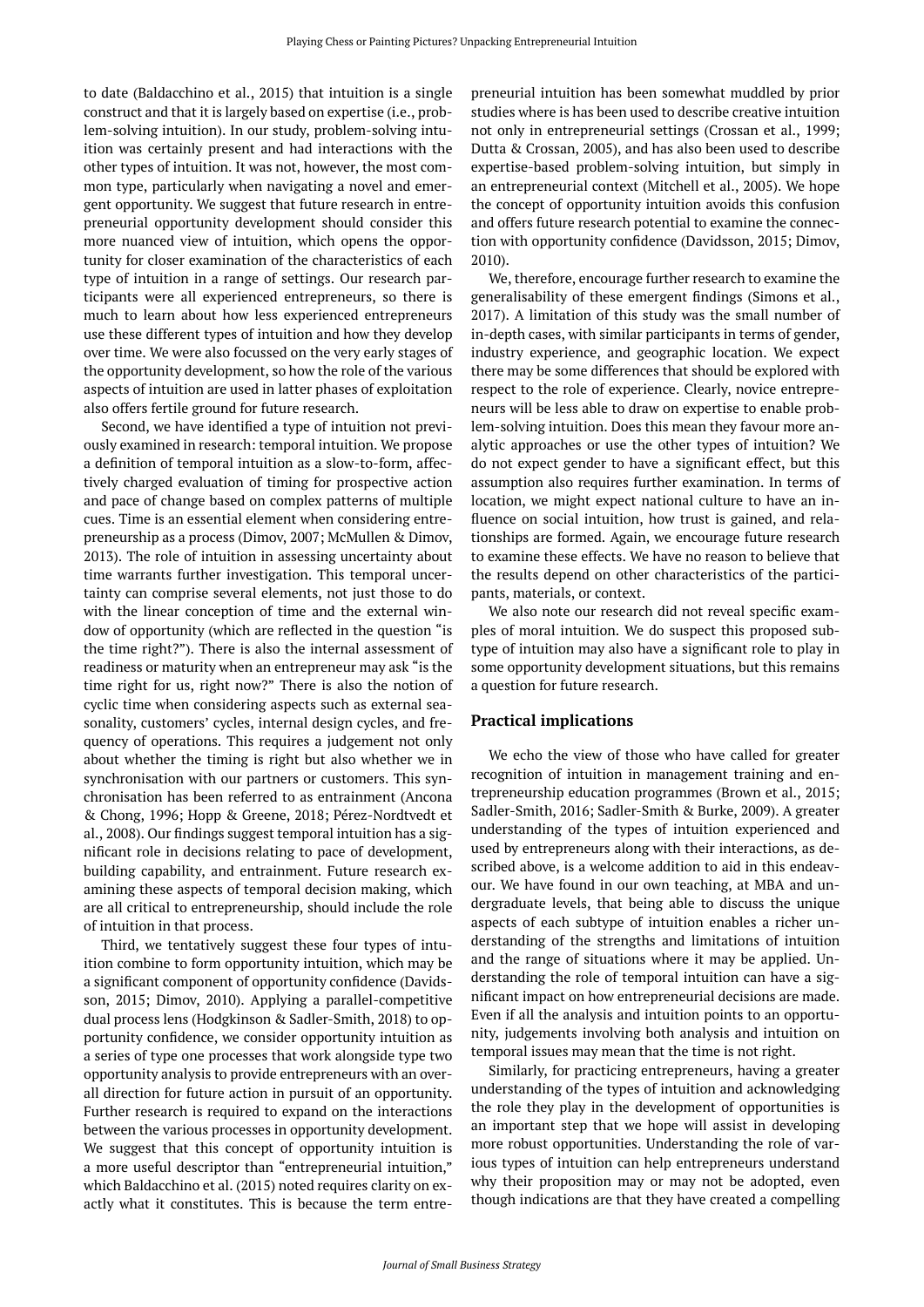opportunity. For example, a customer might see something as an appealing opportunity but one with poor timing. From the social intuition perspective, it may be that a customer needs to feel they trust the people involved. Does it remind them of a similar experience or situation drawing on problem-solving intuition? Or does it appeal and align with their view of the future and draw on their creative intuition? Examining emergent opportunities from different perspectives and acknowledging any intuition relating to each aspect should enable weaknesses to be acknowledged and addressed. This will result in the development of stronger opportunities.

## **Conclusion**

Intuition is a multi-faced concept that is highly significant for entrepreneurship. In examining how entrepreneurs use intuition in the process of opportunity development, we empirically confirmed at least four types of intuition are used by entrepreneurs in practice. Problem-solving intuition is used to rapidly decide the best way to respond to a

situation that has been seen before. Creative intuition provides a sense of potential for novel solutions as they are in development. Social intuition helps develop empathy with users and trust with potential partners. Finally, temporal intuition provides a sense of good timing for various elements of opportunity development. Together, these types of intuition combine to create opportunity intuition, which is the subconscious component of opportunity confidence. We look forward to further research into these concepts and the relationships between them, which will help unlock a greater understanding of the process of developing entrepreneurial opportunities. Returning to our initial metaphor and question, we conclude that, yes, entrepreneurs are like chess players in how they use their intuition. But they are even more like artists painting a picture. Even more, they are like chess players and artists who regularly use intuition about who they are playing against, who they are painting with, and who they are painting for. They also use their intuition to decide when the right time is to make a particular move and when is best to reveal their painting.



This is an open-access article distributed under the terms of the Creative Commons Attribution 4.0 International License (CCBY-4.0). View this license's legal deed at http://creativecommons.org/licenses/by/4.0 and legal code at http://creativecommons.org/licenses/by/4.0/legalcode for more information.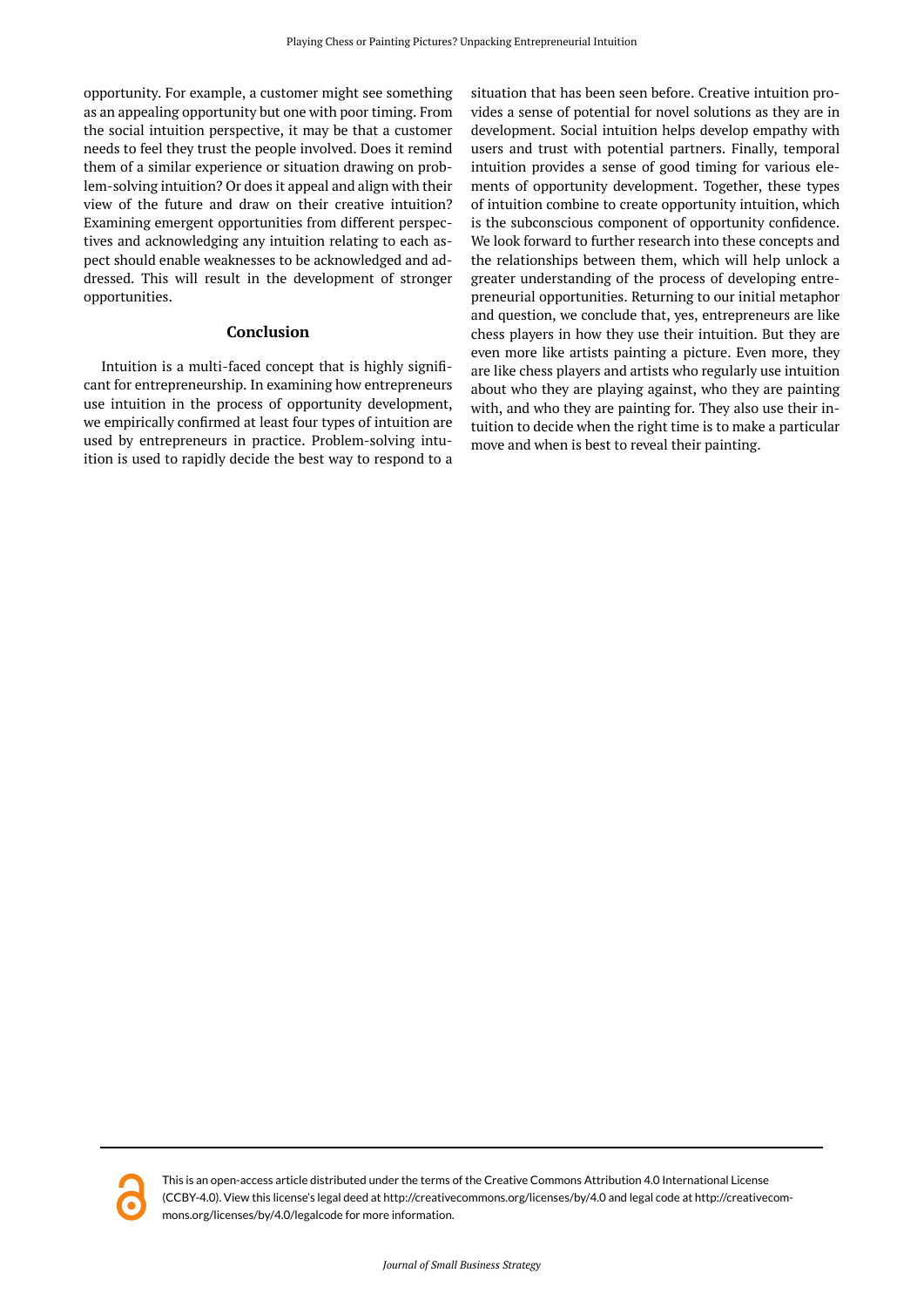# **References**

Alvarez, S. A., & Barney, J. B. (2007). Discovery and creation: Alternative theories of entrepreneurial action. *Strategic Entrepreneurship Journal*, *1*(1–2), 11–26.<https://doi.org/10.1002/sej.4>

Ancona, D. G., & Chong, C.-L. (1996). Entrainment: Pace, cycle, and rhythm in organizational behavior. In B. M. Staw & L. L. Cummings (Eds.), *Research in Organizational Behaviour* (pp. 251–284). JAI Press Inc.

Baldacchino, L., Ucbasaran, D., Cabantous, L., & Lockett, A. (2015). Entrepreneurship Research on Intuition: A Critical Analysis and Research Agenda. *International Journal of Management Reviews*, *17*(2), 212–231. <https://doi.org/10.1111/ijmr.12056>

Blume, B. D., & Covin, J. G. (2011). Attributions to intuition in the venture founding process: Do entrepreneurs actually use intuition or just say that they do? *Journal of Business Venturing*, *26*(1), 137–151. <https://doi.org/10.1016/j.jbusvent.2009.04.002>

- Bougon, M., Baird, N., Komocar, J., & Ross, W. (1990). Identifying Strategic Loops: The Self-Q Interviews. In A. S. Huff (Ed.), *Mapping Strategic Thought* (pp. 327–354). John Wiley & Sons Ltd.
- Brown, A., Holtham, C., Rich, M., & Dove, A. (2015). Twenty-First Century Managers and Intuition: An Exploratory Example of Pedagogic Change for Business Undergraduates: 21st Century Managers and Intuition. *Decision Sciences Journal of Innovative Education*, *13*(3), 349–375. [https://doi.org/10.1111/dsj](https://doi.org/10.1111/dsji.12066) [i.12066](https://doi.org/10.1111/dsji.12066)
- Clarke, I., & Mackaness, W. (2002). Management 'intuition': An interpretative account of structure and content of decision schemas using cognitive maps. *Journal of Management Studies*, *38*(2), 147–172. [http](https://doi.org/10.1111/1467-6486.00232) [s://doi.org/10.1111/1467-6486.00232](https://doi.org/10.1111/1467-6486.00232)
- Crossan, M. M., Lane, H. W., & White, R. E. (1999). An Organizational Learning Framework: From Intuition to Institution. *The Academy of Management Review*, *24*(3), 522–537. <https://doi.org/10.2307/259140>

Dane, E., & Pratt, M. G. (2007). Exploring intuition and its role in managerial decision making. *Academy of Management Review*, *32*(1), 33–54. [https://doi.org/1](https://doi.org/10.5465/amr.2007.23463682) [0.5465/amr.2007.23463682](https://doi.org/10.5465/amr.2007.23463682)

Dane, E., & Pratt, M. G. (2009). Conceptualizing and measuring intuition: A review of recent trends. In G. Hodgkinson & J. Ford (Eds.), *International review of industrial and organizational psychology* (Vol. 24, pp. 1–40). Wiley.

Davidsson, P. (2015). Entrepreneurial opportunities and the entrepreneurship nexus: A re-conceptualization. *Journal of Business Venturing*, *30*(5), 674–695. [http](https://doi.org/10.1016/j.jbusvent.2015.01.002) [s://doi.org/10.1016/j.jbusvent.2015.01.002](https://doi.org/10.1016/j.jbusvent.2015.01.002)

De Carolis, D. M., & Saparito, P. (2006). Social Capital, Cognition, and Entrepreneurial Opportunities: A Theoretical Framework. *Entrepreneurship Theory and Practice*, *30*(1), 41–56. [https://doi.org/10.1111/j.154](https://doi.org/10.1111/j.1540-6520.2006.00109.x) [0-6520.2006.00109.x](https://doi.org/10.1111/j.1540-6520.2006.00109.x) 

Dimov, D. (2007). Beyond the Single-Person, Single-Insight Attribution in Understanding Entrepreneurial Opportunities. *Entrepreneurship Theory and Practice*, *31*(5), 713–731. [https://doi.org/10.1111/j.1540-6520.2](https://doi.org/10.1111/j.1540-6520.2007.00196.x) [007.00196.x](https://doi.org/10.1111/j.1540-6520.2007.00196.x)

Dimov, D. (2010). Nascent Entrepreneurs and Venture Emergence: Opportunity Confidence, Human Capital, and Early Planning. *Journal of Management Studies*, *47*(6), 1123–1153. [https://doi.org/10.1111/j.1467-648](https://doi.org/10.1111/j.1467-6486.2009.00874.x) [6.2009.00874.x](https://doi.org/10.1111/j.1467-6486.2009.00874.x)

Dörfler, V., & Ackermann, F. (2012). Understanding intuition: The case for two forms of intuition. *Management Learning*, *43*(5), 545–564. [https://doi.or](https://doi.org/10.1177/1350507611434686) [g/10.1177/1350507611434686](https://doi.org/10.1177/1350507611434686)

Droit-Volet, S., & Gil, S. (2015). The emotional body and time perception. *Cognition and Emotion*, *30*(4), 687–699. [https://doi.org/10.1080/02699931.2015.102](https://doi.org/10.1080/02699931.2015.1023180) [3180](https://doi.org/10.1080/02699931.2015.1023180)

Dubois, A., & Gadde, L.-E. (2002). Systematic combining: An abductive approach to case research. *Journal of Business Research*, *55*(7), 553–560. [https://d](https://doi.org/10.1016/s0148-2963(00)00195-8) [oi.org/10.1016/s0148-2963\(00\)00195-8](https://doi.org/10.1016/s0148-2963(00)00195-8) 

Dubois, A., & Gadde, L.-E. (2014). "Systematic combining"—A decade later. *Journal of Business Research*, *67*(6), 1277–1284. [https://doi.org/10.1016/](https://doi.org/10.1016/j.jbusres.2013.03.036) [j.jbusres.2013.03.036](https://doi.org/10.1016/j.jbusres.2013.03.036)

Dutta, D. K., & Crossan, M. (2005). The Nature of Entrepreneurial Opportunities: Understanding the Process Using the 4I Organizational Learning Framework. *Entrepreneurship: Theory & Practice*, *29*(4), 425–449.

Gioia, D. A., Corley, K. G., & Hamilton, A. L. (2013). Seeking Qualitative Rigor in Inductive Research: Notes on the Gioia Methodology. *Organizational Research Methods*, *16*(1), 15–31. [https://doi.org/10.11](https://doi.org/10.1177/1094428112452151) [77/1094428112452151](https://doi.org/10.1177/1094428112452151) 

Gore, J., & Sadler-Smith, E. (2011). Unpacking intuition: A process and outcome framework. *Review of General Psychology*, *15*(4), 304–316. [https://doi.org/10.1037/a](https://doi.org/10.1037/a0025069) [0025069](https://doi.org/10.1037/a0025069) 

Greve, A., & Salaff, J. W. (2003). Social Networks and Entrepreneurship. *Entrepreneurship Theory and Practice*, *28*(1), 1–22. [https://doi.org/10.1111/1540-85](https://doi.org/10.1111/1540-8520.00029) [20.00029](https://doi.org/10.1111/1540-8520.00029)

Hoang, H., & Antoncic, B. (2003). Network-based research in entrepreneurship: A critical review. *Journal of Business Venturing*, *18*(2), 165–187. [http](https://doi.org/10.1016/s0883-9026(02)00081-2) [s://doi.org/10.1016/s0883-9026\(02\)00081-2](https://doi.org/10.1016/s0883-9026(02)00081-2) 

Hodgkinson, G. P., & Sadler-Smith, E. (2018). The Dynamics of Intuition and Analysis in Managerial and Organizational Decision Making. *Academy of Management Perspectives*, *32*(4), 473–492. [https://do](https://doi.org/10.5465/amp.2016.0140) [i.org/10.5465/amp.2016.0140](https://doi.org/10.5465/amp.2016.0140) 

Hoerl, C., & McCormack, T. (2019). Temporal updating, temporal reasoning, and the domain of time. *Behavioral and Brain Sciences*, *42*. [https://doi.org/10.1](https://doi.org/10.1017/s0140525x19001195) [017/s0140525x19001195](https://doi.org/10.1017/s0140525x19001195)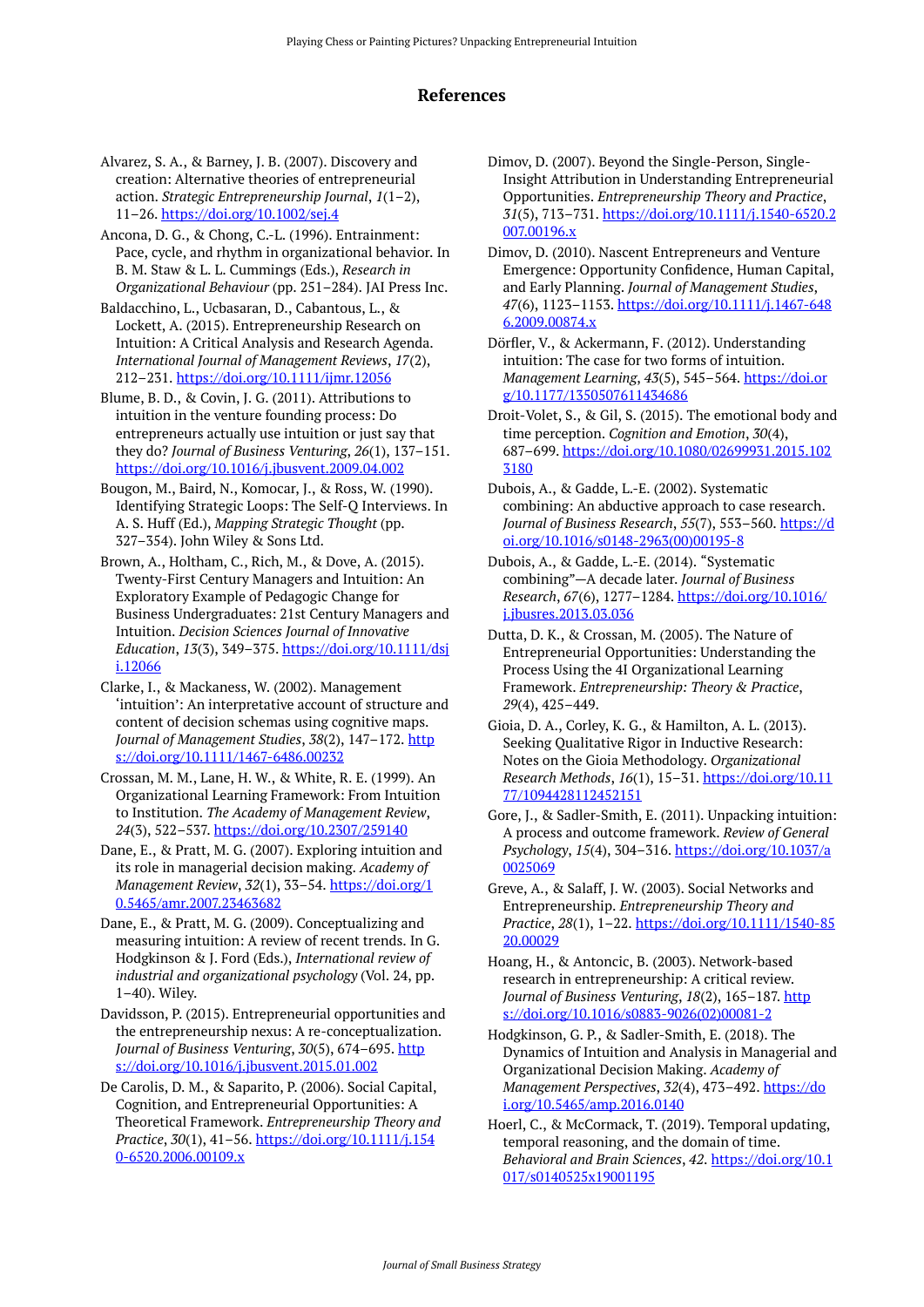Hogarth, R. M. (2010). Intuition: A Challenge for Psychological Research on Decision Making. *Psychological Inquiry*, *21*(4), 338–353. [https://doi.org/](https://doi.org/10.1080/1047840x.2010.520260) [10.1080/1047840x.2010.520260](https://doi.org/10.1080/1047840x.2010.520260)

Hopp, C., & Greene, F. J. (2018). In Pursuit of Time: Business Plan Sequencing, Duration and Intraentrainment Effects on New Venture Viability. *Journal of Management Studies*, *55*(2), 320–351. [http](https://doi.org/10.1111/joms.12251) [s://doi.org/10.1111/joms.12251](https://doi.org/10.1111/joms.12251)

Huff, A. S. (1990). Mapping Strategic Thought. In A. S. Huff (Ed.), *Mapping Strategic Thought* (pp. 1–49). John Wiley & Sons Ltd.

Jack, S. L. (2005). The Role, Use and Activation of Strong and Weak Network Ties: A Qualitative Analysis. Journal of Management Studies, 42(6), 1233-1259. [http](https://doi.org/10.1111/j.1467-6486.2005.00540.x) [s://doi.org/10.1111/j.1467-6486.2005.00540.x](https://doi.org/10.1111/j.1467-6486.2005.00540.x) 

Khatri, N., & Ng, H. A. (2000). The role of intuition in strategic decision making. *Human Relations*, *53*(1), 57–86. <https://doi.org/10.1177/0018726700531004>

Koestler, A. (1977). The Truth of Imagination. *Diogenes*, *25*(100), 103–110. [https://doi.org/10.1177/039219217](https://doi.org/10.1177/039219217702510006) [702510006](https://doi.org/10.1177/039219217702510006) 

Lieberman, M. D. (2000). Intuition: A social cognitive neuroscience approach. *Psychological Bulletin*, *126*(1), 109–137. [https://doi.org/10.1037/0033-2909.126.1.10](https://doi.org/10.1037/0033-2909.126.1.109) [9](https://doi.org/10.1037/0033-2909.126.1.109)

Lieberman, M. D. (2007). Social Cognitive Neuroscience: A Review of Core Processes. *Annual Review of Psychology*, *58*(1), 259–289. [https://doi.org/10.1146/a](https://doi.org/10.1146/annurev.psych.58.110405.085654) [nnurev.psych.58.110405.085654](https://doi.org/10.1146/annurev.psych.58.110405.085654)

Matthews, W. J., & Meck, W. H. (2016). Temporal cognition: Connecting subjective time to perception, attention, and memory. *Psychological Bulletin*, *142*(8), 865–907. <https://doi.org/10.1037/bul0000045>

McMullen, J. S., & Dimov, D. (2013). Time and the Entrepreneurial Journey: The Problems and Promise of Studying Entrepreneurship as a Process. *Journal of Management Studies*, *50*(8), 1481–1512. [https://doi.or](https://doi.org/10.1111/joms.12049) [g/10.1111/joms.12049](https://doi.org/10.1111/joms.12049)

Miller, C. C., & Ireland, R. D. (2005). Intuition in strategic decision making: Friend or foe in the fastpaced 21st century? *Academy of Management Perspectives*, *19*(1), 19–30. [https://doi.org/10.5465/am](https://doi.org/10.5465/ame.2005.15841948) [e.2005.15841948](https://doi.org/10.5465/ame.2005.15841948) 

Mitchell, J. R., Friga, P. N., & Mitchell, R. K. (2005). Untangling the Intuition Mess: Intuition as a Construct in Entrepreneurship Research. *Entrepreneurship Theory and Practice*, *29*(6), 653–679. <https://doi.org/10.1111/j.1540-6520.2005.00102.x>

Neisser, U. (1963). The multiplicity of thought. *British Journal of Psychology*, *54*(1), 1–14. [https://doi.org/10.1](https://doi.org/10.1111/j.2044-8295.1963.tb00857.x) [111/j.2044-8295.1963.tb00857.x](https://doi.org/10.1111/j.2044-8295.1963.tb00857.x)

Orlikowski, W. J., & Yates, J. (2002). It's about Time: Temporal Structuring in Organizations. *Organization Science*, *13*(6), 684–700. [https://doi.org/10.1287/ors](https://doi.org/10.1287/orsc.13.6.684.501) [c.13.6.684.501](https://doi.org/10.1287/orsc.13.6.684.501) 

Pérez-Nordtvedt, L., Payne, G. T., Short, J. C., & Kedia, B. L. (2008). An Entrainment-Based Model of Temporal Organizational Fit, Misfit, and Performance. *Organization Science*, *19*(5), 785–801. [ht](https://doi.org/10.1287/orsc.1070.0330) [tps://doi.org/10.1287/orsc.1070.0330](https://doi.org/10.1287/orsc.1070.0330) 

Policastro, E. (1995). Creative Intuition: An Integrative Review. *Creativity Research Journal*, *8*(2), 99–113. [http](https://doi.org/10.1207/s15326934crj0802_1) [s://doi.org/10.1207/s15326934crj0802\\_1](https://doi.org/10.1207/s15326934crj0802_1)

Pretz, J. E., Brookings, J. B., Carlson, L. A., Humbert, T. K., Roy, M., Jones, M., & Memmert, D. (2014). Development and Validation of a New Measure of Intuition: The Types of Intuition Scale. *Journal of Behavioral Decision Making*, *27*(5), 454–467. [https://do](https://doi.org/10.1002/bdm.1820) [i.org/10.1002/bdm.1820](https://doi.org/10.1002/bdm.1820)

Pretz, J. E., & Totz, K. S. (2007). Measuring individual differences in affective, heuristic, and holistic intuition. *Personality and Individual Differences*, *43*(5), 1247–1257. <https://doi.org/10.1016/j.paid.2007.03.015>

Reger, R. K., & Palmer, T. B. (1996). Managerial Categorization of Competitors: Using Old Maps to Navigate New Environments. *Organization Science*, *7*(1), 22–39.<https://doi.org/10.1287/orsc.7.1.22>

Sadler-Smith, E. (2015). Wallas' Four-Stage Model of the Creative Process: More Than Meets the Eye? *Creativity Research Journal*, *27*(4), 342–352. [https://do](https://doi.org/10.1080/10400419.2015.1087277) [i.org/10.1080/10400419.2015.1087277](https://doi.org/10.1080/10400419.2015.1087277)

Sadler-Smith, E. (2016). The role of intuition in entrepreneurship and business venturing decisions. *European Journal of Work and Organizational Psychology*, *25*(2), 212–225. [https://doi.org/10.1080/1](https://doi.org/10.1080/1359432x.2015.1029046) [359432x.2015.1029046](https://doi.org/10.1080/1359432x.2015.1029046)

Sadler-Smith, E., & Burke, L. A. (2009). Fostering intuition in management education: Activities and resources. *Journal of Management Education*, *33*(2), 239–262.<https://doi.org/10.1177/1052562907310640>

Sadler-Smith, E., Hodgkinson, G., & Sinclair, M. (2008). A Matter of Feeling? The Role of Intuition in Entrepreneurial Decision-Making and Behaviour. In W. J. Zerbe, N. M. Ashkanasy, & C. E. J. Härtel (Eds.), *Emotions, Ethics and Decision-Making: Emotions, Ethics and Decision-making*. Emerald Publishing Limited.

Saiz-Álvarez, J. M., Cuervo-Arango, C., & Coduras, A. (2013). Entrepreneurial Strategy, Innovation and Cognitive Capabilities:: What Role for Intuitive SMEs? *Journal of Small Business Strategy*, *23*(2), 29.

Saldana, J. (2003). *Longitudinal Qualitative Research. Analyzing Change Through Time*. AltaMira Press.

Saldana, J. (2011). *Fundamentals of Qualitative Research*. Oxford University Press.

Sarasvathy, S. D. (2001). Causation and Effectuation: Toward a Theoretical Shift from Economic Inevitability to Entrepreneurial Contingency. *Academy of Management Review*, *26*(2), 243–263. [http](https://doi.org/10.5465/amr.2001.4378020) [s://doi.org/10.5465/amr.2001.4378020](https://doi.org/10.5465/amr.2001.4378020)

Schumpeter, J. A. (1934). *The theory of economic development: An inquiry into profits, capital, credit, interest, and the business cycle* (R. Opie, Trans.). Harvard University Press.

Shane, S., & Venkataraman, S. (2000). The Promise of Entrepreneurship as a Field of Research. *Academy of Management Review*, *25*(1), 217–226. [https://doi.org/1](https://doi.org/10.5465/amr.2000.2791611) [0.5465/amr.2000.2791611](https://doi.org/10.5465/amr.2000.2791611) 

Simon, H. A. (1987). Making Management Decisions: The Role of Intuition and Emotion. *Academy of Management Perspectives*, *1*(1), 57–64. [https://doi.org/](https://doi.org/10.5465/ame.1987.4275905) [10.5465/ame.1987.4275905](https://doi.org/10.5465/ame.1987.4275905)